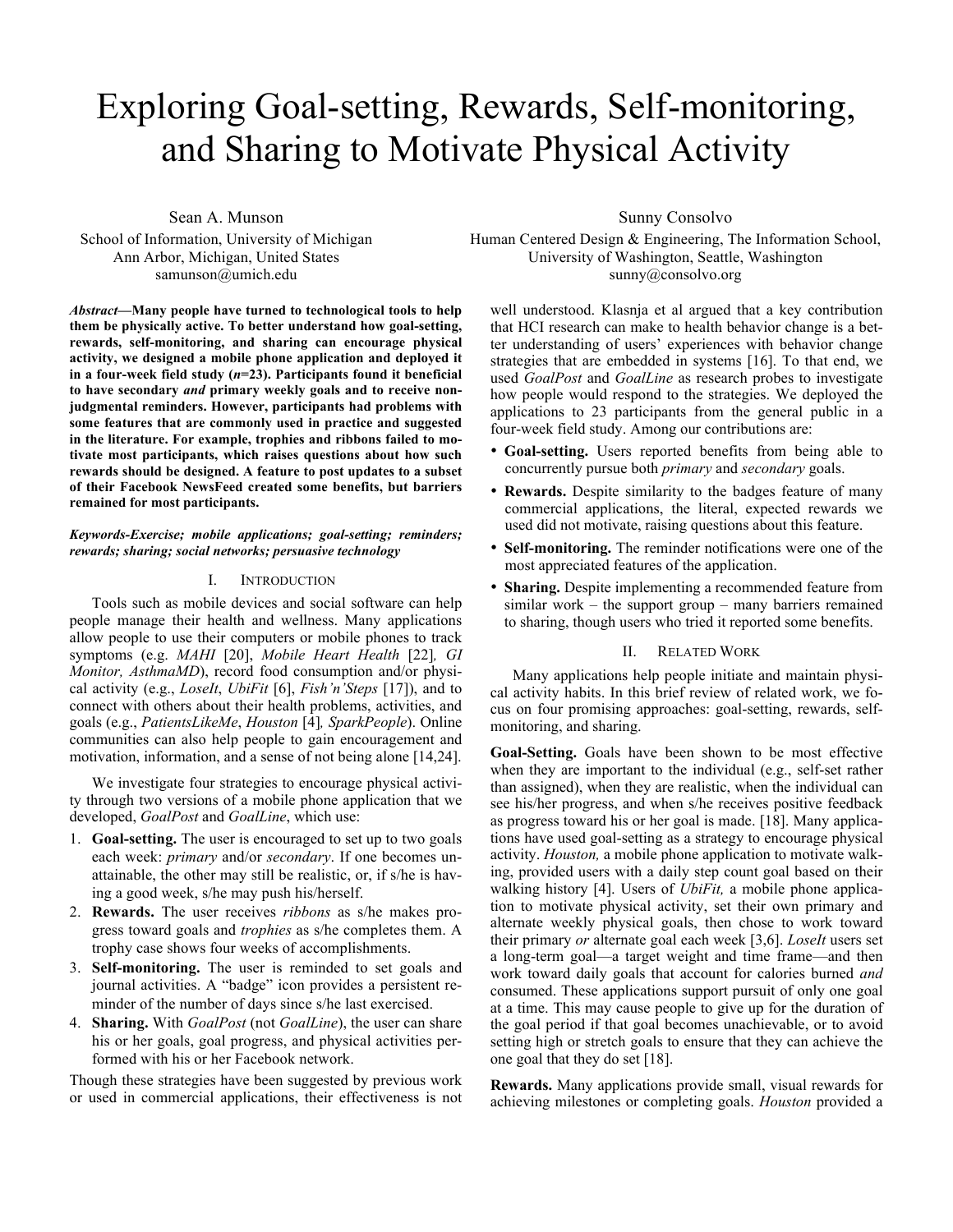congratulatory message and a simple symbol ('\*') when users met their goals. Gasser et al's healthy lifestyle coach [10] displayed emoticons ( $\odot$  or  $\odot$ ) according to whether a user met goals. *UbiFit* generated an image of a garden (a flower for each activity performed and a butterfly upon goal attainment) as the phone's wallpaper to reflect the week's activities and goal progress [3,6]. *FitBit* users receive a virtual flower that grows to indicate their recent activity level and badges for achieving goals and step count milestones. *FifFu* users earn awards and points. While these rewards vary in prominence and persistence, nearly all are earned at predetermined goal milestones.

**Self-Monitoring and Reminders.** When combined with goalsetting, performance feedback, and review of goals, selfmonitoring has been shown to be an effective component of interventions to promote physical activity [21]. Whether working toward a self-set goal, an assigned goal, or simply reflecting on one's activities, many applications include features for recording and viewing activity-related data. For example, *LoseIt* allows people to record their food intake and exercise on their phones. This makes journaling convenient and integrates well into daily life. *Houston* tracked toward a step count goal based on data users entered into their phones after reading the step counts from a pedometer [4], while *UbiFit* combined automated tracking with self-journaling of physical activities [3].

Other systems have focused on the potential of mobile phones to deliver specific and timely reminders. Prestwich found that subjects who received text message reminders of their plans for how to complete their goals (e.g. "don't forget to go to the gym after lecture today") increased their physical activity, while general reminders (e.g., "I don't want coronary heart disease—exercise more") or no reminders had no effect on subjects' exercise level [25]. Participants in [13] received tailored exercise solutions, weekly exercise planning, and reminders of the plan on their computers and phones; they exercised two hours more per week than those not receiving this support. *UbiFit* participants appreciated a feature that asked if had anything to add to their journal after two days of inactivity and the garden image on their phone's background screen that was an ever-present, gentle reminder of participants' activity level [3,6]. This past work shows that at least some types of reminders, especially when combined with journaling, can help people self-monitor and adjust their physical activity.

**Sharing.** Several systems help users share physical activityrelated data and have shown improvements in activity levels and retention rates over individual-use applications. For example, participants in an eight-week Internet-mediated physical activity program at the University of Michigan were more likely to meet their weekly physical activity goals if they joined a competitive team than if they participated as individuals [1]. In other studies, sharing physical activity levels, such as step count, has helped to motivate people to be more active through social support and social pressure. In addition to providing users with individual feedback, *Houston* facilitated the sharing of step counts and physical activity-related messages among a small group of friends [4]. Participants in the study's sharing condition were more likely to achieve their daily goals than participants without this feature. The *Fish'n'Steps* study found that sharing with strangers is not always motivating and is sometimes awkward [17]. Nevertheless, interacting with

strangers can have benefits. In a 16-week Internet-mediated walking program, subjects with access to a discussion board had a 13% higher retention rate compared to a group without this feature; however, daily step count was not affected [27,28].

In addition to applications that directly connect users, many others, such as *Daily Mile*, *RunKeeper*, *FitFu*, Nike *Fit,* Adidas *miCoach, FitBit,* and *LoseIt*, connect users to their existing social networks on sites such as Twitter and Facebook. These applications typically generate suggested posts and associated data, such as maps of runs or calories burned, which users can share as status updates. Sharing on Facebook can reach friends and family whose opinions matter, but who may not be participating in the wellness activity themselves, potentially creating an additional channel for receiving social support and pressure beyond what is available by sharing only with other users of the application [15,23,24,30]. While previous work has argued for the potential benefits of integrating wellness activities into social network sites, it has also identified several obstacles and challenges. People are often concerned with boring their friends with mundane posts or appearing boastful about modest achievements [23,24]. Facebook networks are often quite diverse, and it may not be appropriate to share health-related data with one's *entire* network, even if it would be beneficial to share with a subset of that network. There are also mixed predictions for the effectiveness of sharing goals. Some work predicts that people are more likely to achieve their goals when they publicly commit to them [12,18,29], while other work cautions that sharing goals with others can deliver many of the same social rewards as actually achieving the goal, and this can compromise performance [11].

In our work, we build on this previous work to further explore how to motivate physical activity using the strategies of goal-setting, rewards, self-monitoring, and sharing. We apply successful strategies and recommendations from previous work combined with variations on other features.

## III. *GOALPOST* AND *GOALLINE*

We developed two versions of an iOS application— *GoalPost* and *GoalLine*—that support setting weekly physical activity goals, journaling physical activity, receiving virtual rewards, and reviewing past progress. *GoalPost*, but not *Goal-Line*, also facilitates sharing with the user's Facebook News-Feed. The design of the applications was informed by the work mentioned above and an initial design survey of a convenience sample (*n*=55) of our friends, family, and colleagues. This survey solicited feedback on ways and levels of specificity for configuring goals, on rewards, and on options for the content of NewsFeed updates that could be shared from the application.

**Goal-Setting.** In *GoalPost* and *GoalLine*, users set goals for a calendar week—i.e., Sunday through Saturday. Goals are broken down by category—cardio, strength, flexibility, walking, and other—to promote diversifying physical activities, viewing progress at the category level, helping users find activities in the activity list, and allowing them to specify goals at the category or specific activity level (i.e., 90 min of cardio versus 30 min of running *and* 60 min of elliptical). They can pick from a list of pre-defined activities or create their own. Goals need not include all five categories. Users can set "Primary" and "Secondary" goals, which they might set as a main and a backup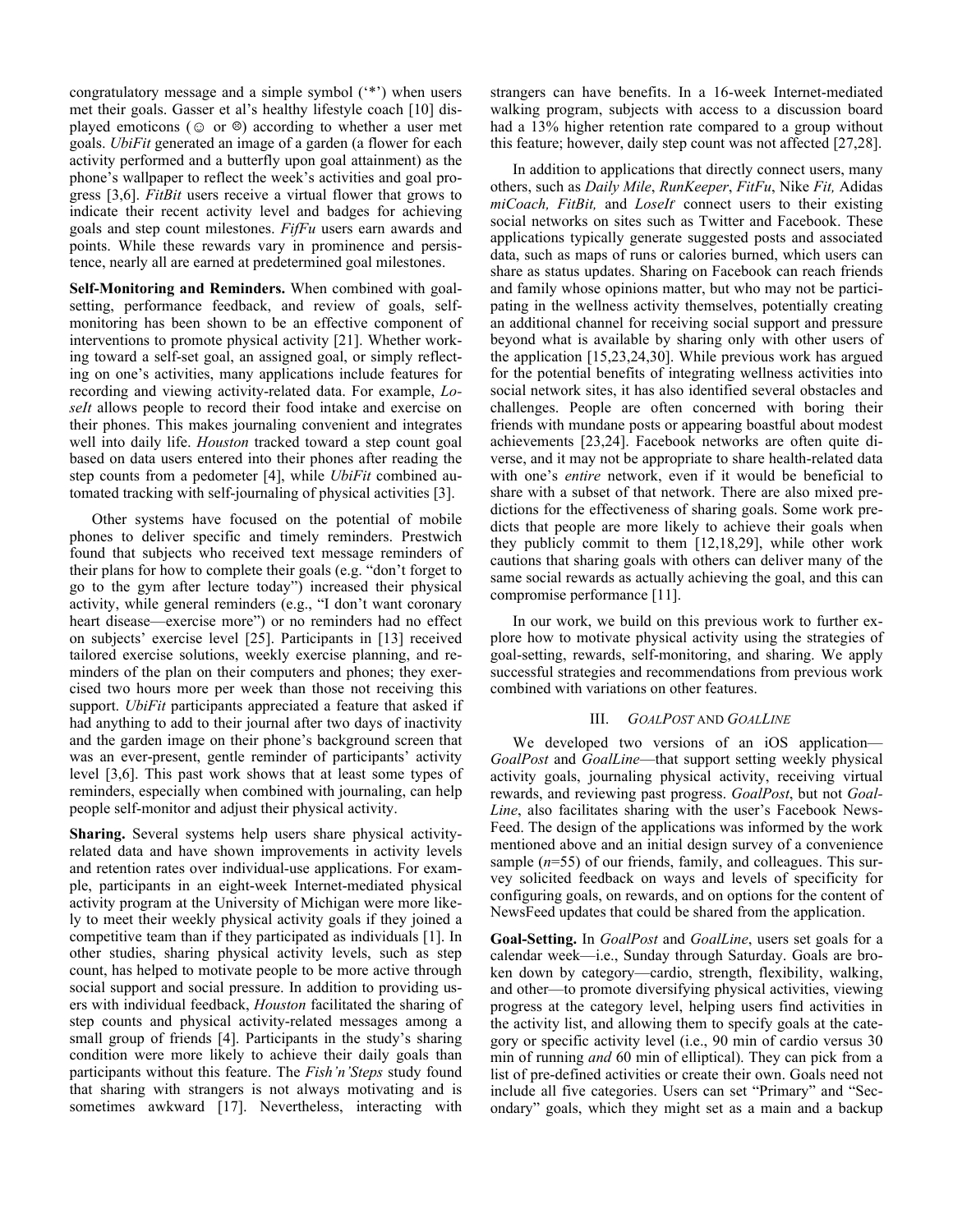

categories. **Left-center:** Viewing progress for the week*.* **Right-center:** The trophy case provided a view of the last four weeks of goal achievement. **Right**: Reminder "badge" on the application icon, indicating two days since the user's last recorded physical

goal or a main and a stretch goal. If one goal becomes unattainable, the other may still be realistic, or if the user is having a good week, s/he may be encouraged to push his/herself. Users set one goal at a time. To set a goal, the user selects an activity, enters the target quantity for the week ("minutes" for cardio; "sessions" for strength, flexibility, and other; and either "minutes" or "steps" for walking), and then repeats for additional activities. Goals from the previous week can be used as a starting point. Users can set or change goals at any time.

**Rewards.** We implemented rewards earned by making progress toward and meeting goals, styling them after badges used in many commercially available applications. A "Trophy Case" (Fig 1, right-center) shows trophies and ribbons representing completed goals and activity categories for the last four weeks. Users receive a ribbon for each category within their goal that they complete (blue for categories in the primary goal, red for the secondary)—e.g., once they complete the "cardio" portion of their goal for the week, they earn a ribbon—and they receive a trophy (gold for primary, silver for secondary) if they complete *all* parts of their goal. Survey respondents viewed the trophies favorably: "*Nice trophies. The trophy thing is way cool*" and "*receiving badges that got pushed to Facebook would be a nice side incentive to complete goals."*

**Self-Monitoring and Reminders.** Users keep a physical activity journal in which they can record any activity, whether or not it counts toward a goal. The journal interface is similar to the goal-setting interface: the user navigates to the day, taps to add an item, selects the activity, sets the quantity, whether it should count toward the primary and/or secondary goals, and saves it.

*Reminders. GoalPost* and *GoalLine* provide the user with prompts (or "pop-up reminders") to journal physical activities and set goals, as well as a persistent reminder (or "notification badge") on the application's icon of how many days it has been since s/he last performed a physical activity.

*Pop-up reminders.* After a certain number of days without adding an activity to the journal, the user receives a notification stating, "It has been *n* days since you last updated your physical activity journal." By default, these notifications begin appearing daily at 8pm on the second consecutive day without a journal update. The user can disable these reminders or change after how many days of inactivity they begin appearing and the

time of day at which they appear. Similar reminders appear if the user has not set a goal for the week.

*Notification badge.* After two days with no journal entries, a "badge" appears on the application's icon reflecting the number of days since the last recorded activity (serving as a persistent reminder; Fig 1, right). This badge cannot be disabled or otherwise configured.

*Viewing Progress. GoalPost* and *GoalLine* support selfmonitoring in a variety of ways. From the main screen (Fig 1, left), bars show progress for each of the secondary and primary goals' activity categories, as well as a percent complete for this week's and last week's overall goals. From the *Goals* screen, users can view the percent complete for each goal. The *Goal Progress View* (Fig 1, left-center), accessible from the main screen, includes a line chart that shows progress toward the user's primary and secondary goals over the week with a table of their goal items and activities; the user can navigate to previous weeks' data to view progress over time.

**Sharing.** *GoalPost* facilitates posting physical activity-related updates to the user's Facebook NewsFeed. The user can share his or her activity journal for a day or week, a single activity, a goal(s), progress toward the goal(s), or the trophy case. The user can share whenever s/he makes an update in *GoalPost*, as well as from most screens via a "Share" button (e.g, upper right of Figure 1, left-center & right-center). When a user chooses to share, *GoalPost* provides suggestions on what to post. For example, a journal entry of 45 minutes on the elliptical trainer would suggest "journaled 45 minutes of elliptical," "journaled elliptical", or "updated his/her physical activity journal."

For goal completion, post suggestions range from neutral to positive, even when the user falls short of his or her goal(s) (e.g., *GoalPost* suggests the percent completed, rather than that the user has "failed" to meet the goal). This follows recommendations to be positive and not punish users [23] and addresses concerns from design survey respondents about negative posts: *"Most people don't meet their goals. I wouldn't want a listing of everyone's shortcomings on my Facebook feed."* 88% of respondents from our design survey said that they would not want to post if they were running far behind their goal, one calling such a post "*horrendous*."

*Privacy*. Some users might have concerns about sharing their physical activity data with Facebook or with members of their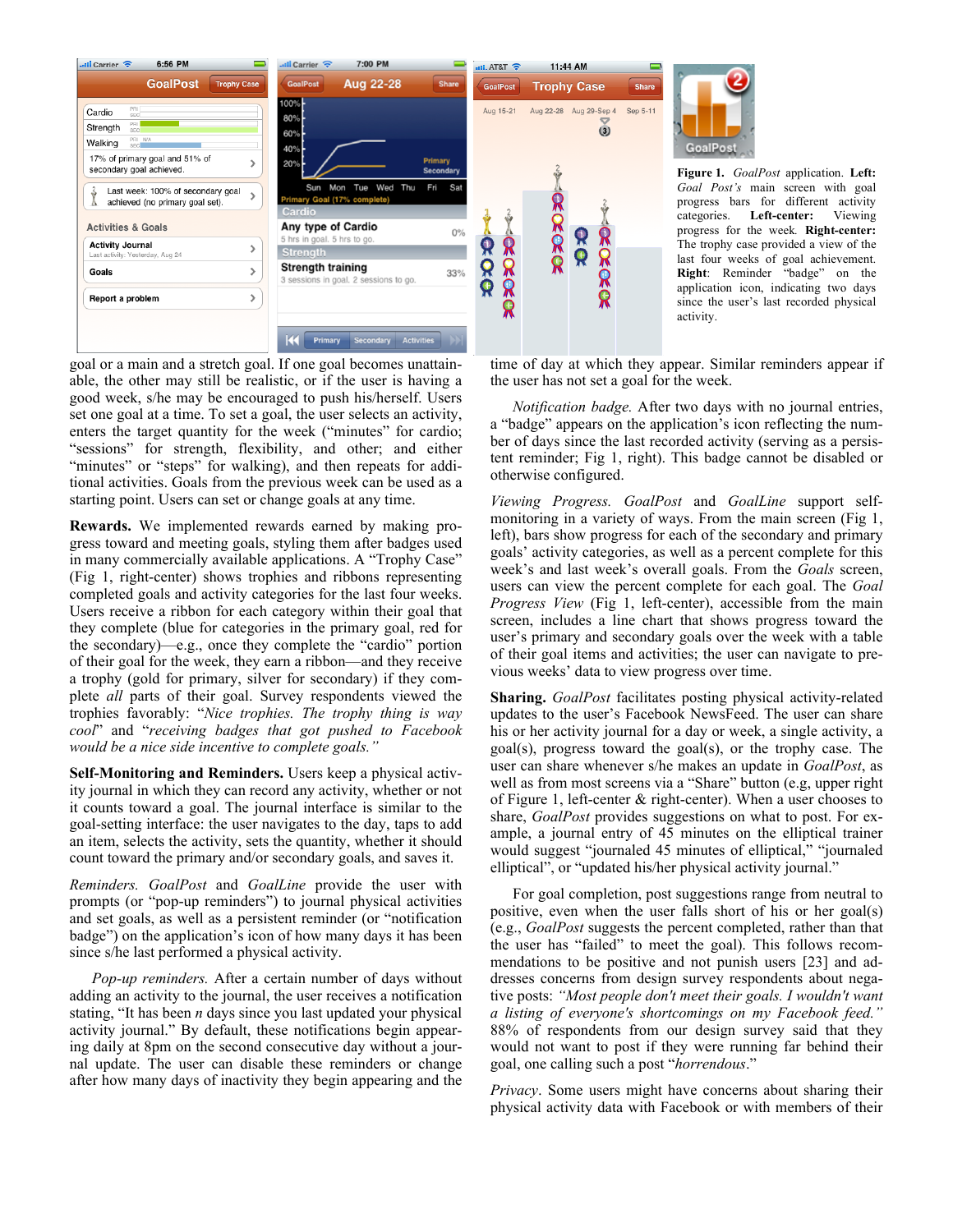Facebook network. To prevent accidental sharing, posting is a multi-step process that can be cancelled at any point: users must press share, select a post (which could be edited), select with whom the post will be shared and whether it should include a link off of Facebook (described below), and then press another button to complete sharing the post.

To address concerns about sharing with Facebook the company, *GoalPost* allows users to include a link to more details available off of Facebook while leaving the post vague. This way, detailed information is available to the user's friends but is not stored on Facebook's servers or with the user's other Facebook data. Responses in our design survey were mixed, though some found it important: "*I like people knowing the details but I do NOT like Facebook knowing the details."* Another potential benefit of this feature that others pointed out is that it lets friends decide what level of detail they want to see.

*One nice thing about the linked one is that way you're only sharing details with people who are interested enough to click the link, instead of automatically sharing with everyone.*

Previous work has also found that Facebook networks can be too broad for people to feel comfortable sharing health information [24]. A user might benefit from sharing with some of his or her friends, while fearing that s/he may bore others with over-sharing or be misunderstood or taunted. Many survey respondents expressed a desire to share with only a subset of their network: "*friends - great! ʻfriends' - leave me alone*" and "*If teammates, fine, if general Facebook friends, not very interesting.*" To provide some control, *GoalPost* includes a *support group* feature that allows users to send updates to a subset of their Facebook network. The list is administered on a website, and *GoalPost* users can decide on a per-post basis if they want to share with their support group or their entire network. To limit the chances of a user sharing more broadly than intended, *GoalPost* defaults to sharing only with the support group. If a user posts to their support group without having created one, only that user can see the post.

### IV. *GOALPOST* AND *GOALLINE* FIELD STUDY

23 people participated in an exploratory field study that included four weeks with either *GoalPost* (with sharing) or *GoalLine* (no sharing); see Table 1. A market research agency recruited participants from the general public in the Seattle metropolitan area who had an active Facebook account, owned an iPhone 3G or more recent version, were between 20 and 50 years old, and were in the *Contemplation*, *Preparation*, or *Action* stage of change for physical activity according to the Transtheoretical Model [26].

Participants began to use the application on a Thursday or Friday at a session at the researchers' offices that included informed consent, installation of the app on their personal iPhone, an introduction to the application, a background questionnaire, and measures of their height and weight (used to calculate BMI). Participants used the application for slightly more than four weeks, including four full Sunday through Saturday goal periods, during which they completed five online surveys about their experiences. These surveys asked about any problems with the application, successes, and if they had talked about their goals or physical activity with anyone. The first survey also asked additional questions about setting goals, the

| TABLE L | PARTICIPANT INFORMATION. |
|---------|--------------------------|
|---------|--------------------------|

| ID              | Gender | Age | <b>Stage of Change</b> | BMI  | <b>BMI</b> Category |
|-----------------|--------|-----|------------------------|------|---------------------|
| GP1             | F      | 29  | Contemplation          | 44.6 | obesity class iii   |
| GP <sub>2</sub> | M      | 21  | Action                 | 21.4 | normal              |
| GP3             | M      | 24  | Preparation            | 27.1 | overweight          |
| GP4             | M      | 37  | Contemplation          | 29.0 | overweight          |
| GP5             | M      | 38  | Preparation            | 29.7 | overweight          |
| GP6             | F      | 36  | Action                 | 32.7 | obesity class i     |
| GP7             | F      | 39  | Contemplation          | 23.5 | normal              |
| GP8             | F      | 33  | Preparation            | 35.4 | obesity class ii    |
| GP9             | М      | 49  | Action                 | 26.7 | overweight          |
| GP10            | F      | 46  | Preparation            | 32.3 | obesity class i     |
| GP11            | F      | 28  | Action                 | 24.1 | normal              |
| GP12            | M      | 29  | Preparation            | 23.1 | normal              |
| GL13            | F      | 48  | Preparation            | 26.8 | overweight          |
| GL14            | M      | 26  | Contemplation          | 23.0 | normal              |
| GL15            | М      | 44  | Action                 | 22.5 | normal              |
| GL16            | М      | 32  | Preparation            | 31.0 | obesity class i     |
| GL17            | F      | 34  | Contemplation          | 21.4 | normal              |
| GL18            | F      | 20  | Action                 | 30.9 | obesity class i     |
| GL19            | F      | 34  | Action                 | 23.2 | normal              |
| GL20            | F      | 29  | Preparation            | 24.7 | normal              |
| GL21            | M      | 26  | Action                 | 37.7 | obesity class ii    |
| GL22            | M      | 36  | Preparation            | 40.7 | obesity class iii   |
| GL23            | М      | 40  | Preparation            | 30.6 | obesity class i     |

second about journaling, the third about reviewing progress, and the fourth about changing goals.

After the field use, participants returned for individual semi-structured interviews about their experiences and to receive compensation for participating. The 23h42min of interview data (ave: 1h02m, range: 36m to 1h31m) were recorded and transcribed. Their survey responses helped tailor the semistructured interviews. Researchers coded the interview transcripts and open-ended responses from the surveys. Responses were grouped based on our initial research questions as well as reactions to particular and potential features. Additional categories were made for recurring themes.

### V. RESULTS

Overall, participants valued the application; 17 elected to continue using it<sup>1</sup> after the study. Participants reported that the application reminded them of their activity level, pushed them to incrementally increase their exercise, reminded them to exercise in busy weeks, and encouraged them to add variety to their exercise routine. The purpose of this study was to investigate particular strategies and their implementations to encourage physical activity, as advocated for by [16], and to compare the outcomes (goals, goal achievement, and activities journaled) between participants who used *GoalPost* and *GoalLine.* However, limited use of the sharing feature in *GoalPost* meant that we were unable to make meaningful comparisons between the two conditions. Thus, for this section, we review results across *GoalPost* and *GoalLine* participants as they relate to goal-setting, rewards, self-monitoring, and sharing.

**Goal-setting**. On average, each participant set 3.8 primary goals and 2.3 secondary goals during the four full weeks of the study. Participants achieved 58% of each primary goal (meeting the goals 22% of the time) and 49% of each secondary goal

 $1$ <sup>1</sup> This was 17 out of 21 participants; technical limitations prevented us from offering this option to two of the 23 participants.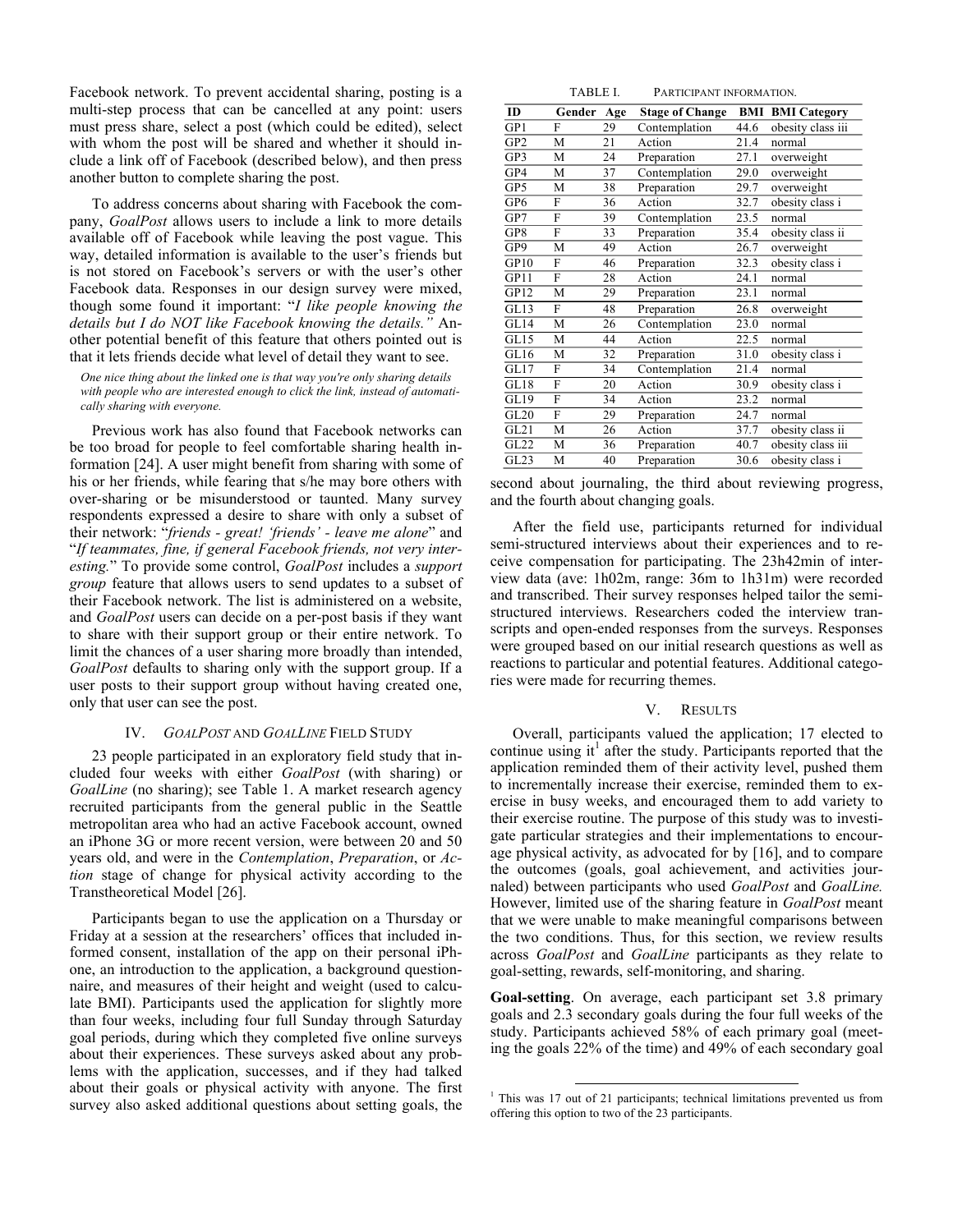(meeting them 14% of the time). Participants generally found the goals easy and straightforward to set. Some reported enjoying making the commitment to themselves, e.g., *"just simply entering the goals*—*there was something about, 'I've got to swim twice,' that was kind of a charge*" (GP9).

*Secondary and Primary Goals.* 19 participants set both secondary *and* primary goals for at least one of the four weeks. These 19 most commonly used one as their routine goal (i.e., what they *believed* they normally did)<sup>2</sup> and the other as their stretch goal (i.e., a real challenge) (10 participants), a routine goal and something that would be nice to do or add variety (4 participants), a routine goal and a backup goal (3 participants), and a stretch goal and a backup goal (2 participants). Another participant was unsure what each goal meant to her.<sup>3</sup> Of these 19, 14 would likely continue using secondary *and* primary goals regularly; two would use both sometimes, such as on weeks when they were unsure how much time they would have for exercise; two would not continue using both types of goals; and one did not specify a preference. Most who had both a routine or backup goal and a stretch goal said that the stretch goal motivated them to go above and beyond what they would otherwise have done. They described feeling less committed to their stretch or "nice to do" goal (GP12, GL16) and not feeling guilty if they did not meet it (GP12, GL14), but that not meeting their routine or backup goal felt like a "*failure*" (GL14).

**Rewards.** Though the survey we used to inform our application design suggested that people would be motivated by virtual trophies and ribbons for achieving goals and portions of their goals, the field study participants had mixed reactions to this feature. The trophy and ribbon rewards only seemed to motivate three participants (GP1, GP7, and GL23), two of whom were in the *contemplation* phase and one in the *preparation* phase of the Transtheoretical Model. GP7 considered lowering her goal mid-week "because I really wanted the trophy thing, and described not getting one as *"disappointing."* GP1 was less strongly motivated: *"it was just kind of that little satisfaction of like*—*I have a little gold trophy."* GP12 thought the rewards would be motivating until he experienced his first trophy, and then stopped caring. Though GL22 did not find them to be particularly motivating, she did like that they provided a quick way to remind her, *"I accomplished one thing at least"* and helped her look back on her accomplishments. Most others were apathetic about the literal rewards—describing them as not particularly motivating, nor a nuisance or bother. Some of the apathy resulted from the trophies never being a surprise (GP8, GL19). When participants journaled an activity, they *already* knew that they had met the goal or portion of the goal, so receiving the trophy or ribbon simply did not tell them new information: "*It really didn't do anything for me. Because I knew I'd met my goals when I entered it and I was like okay, turn it off*" *(GP8).* Six participants thought the trophies and ribbons were *"lame"* (GP2), an *"unnecessary"* reward (GP3, GP5, GL16), or a *"gimmick"* (GP9, GL20), though only two of these six ever earned a trophy. None of the participants had another reward system in place for meeting their goals.

**Self-monitoring and reminders.** Participants thought the activity journal was simple and quick to use and that entering their activity data was often a "*reward*" (GL13), not a burden. Most appreciated that the journal feature was "*casual"* (GP1) and convenient, especially because it was on their phone ("*it's always with you… you're just like, 'Ba ba ba, done.'*" (GL14)). Several participants wanted to be able to journal additional details (e.g., repetitions, distance, or pace); a few wanted to use these criteria when specifying goals. Despite finding journaling helpful, many participants said that they doubted they would have kept up with journaling without reminders. Overall, they found both types of reminders to be effective at helping them stick to their exercise goals, but the badges frustrated some.

*Pop-up reminders.* The pop-up reminders were a particularly well-liked feature. When asked what they liked, the reminders were the first feature mentioned by 15 participants, and there was no evidence of reminder fatigue over the study. None of the participants disabled the reminder feature, and one set them to be more frequent. Participants described the reminders as gentle and not overly nagging, in contrast to reminders that might come from someone they knew, such as a parent:

*I think it was kind of a nice realization in terms of what I am and am not doing and it was, you know, without having to have, you know, sort of mom or someone else involved going, "Oh, you haven't been exercising."* (GP1)

One participant, however, noted that it was *"almost like my mom"* (GP4). The reminders were sometimes considered "*annoying*" or "*a nuisance*" but this was seen as good:

*it was annoying, but that's why I liked it. …there's always that voice in the back of your head just saying, "Stay on the couch. Relax. Eat those potato chips." And so that [the pop-up reminder] was kind of like the angel on the shoulder telling you to go do something. (GP3)*

*"It was a love-hate relationship but, yeah, it was good for me" (GP8).*

Participants felt good when they received a reminder and had an activity that they had forgotten to journal, while reminders received when they did not have an activity to journal tended to cause slightly negative feelings. These reminders increased participants' awareness of their activity levels and helped them to remember their commitment to themselves:

*I liked that the app reminded me because it's so easy to get busy and just forget that you had intentions of exercising and then the week's suddenly over and you were like oh yeah, I wanted to do that. (GP5)*

Reminders sometimes spurred participants to be more active immediately, such as by getting up and going for a walk.

*Notification badge.* Reactions to the notification badge were mixed. For some, this badge competed with their mental model of how iOS badges work. Some participants thought that they should be able to dismiss the badge by opening the application. However, with *GoalPost*/*GoalLine*, the badge indicated the number of days since the most recent physical activity; journaling an activity was the only way to dismiss the badge. Some participants were frustrated that they could not just open the application to make the badge "*go away*" (GP11, GP12, GL15, GL19). Other participants, though, found their need to dismiss the badge motivating enough to exercise (GP8, GL21).

**Sharing.** Ten of the 12 *GoalPost* participants used the sharing feature at least once (Table 2). However, this number is somewhat misleading; four shared with an empty support group, making them the only person on Facebook who could see it,

<sup>&</sup>lt;sup>2</sup> During the study, many participants came to realize that they did less physical activity than they thought they had been doing.

This totals to 20 because one participant alternated between using the two goals as routine/nice to do and routine/stretch.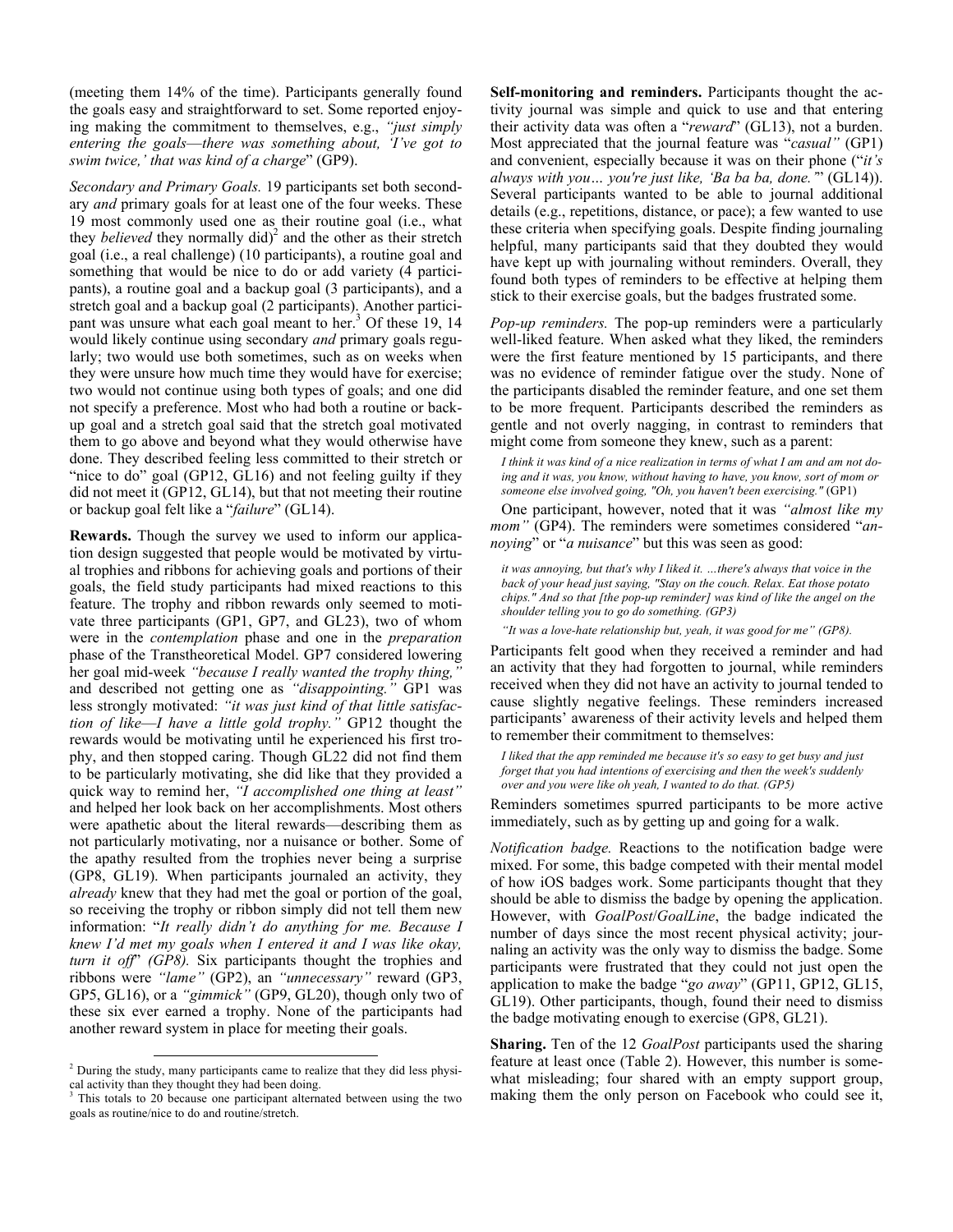and a fifth (GP1) shared by accident. Some of the posts to an empty support group were intentional, but most were the result of forgetting that they had not set up a group. Only three configured and used a support group. None included a link off of Facebook to more detailed information in their posts.

Participants named many barriers to sharing. The most prevalent concern, echoing previous work [23, 24], was a fear of appearing boring or boastful about something trivial.

*It's just kind of embarrassing to me… I jogged for 20 minutes today, let me tell 200 people, many of which I haven't talked to in years* … *Who cares?... I don't want to share with someone that I, you know, they comment on it, oh yeah I ran a marathon, good to go 20 minute runner guy.* (GP12)

The support group feature mitigated these concerns for some participants. GP7 set up a support group with just one friend, rather than sharing with her entire network:

*Because she's accepting and she wouldn't get sick of my posts. I guess when we were talking about this and choosing a support group, all I could think of was that Farmville thing where I'm always seeing that someone has a cow. That is so annoying. I didn't want to annoy another person.*

Other participants also echoed the need for a support group feature, as their Facebook networks were "*too broad*" and had people who they knew these types of posts would bother or people who "*didn't need to know*" their physical activity goals and accomplishments. GP1 was concerned that sharing would set unrealistic expectations:

*it's, you know, one of those start and fail kind of things and so I don't want anyone to even know it's happening and maybe they'll just be pleasantly surprised in a couple months and go, "Hey, you look like you maybe lost a little weight or something." … rather than, "Oh weren't you on a diet?"*

Despite these barriers, those who shared—even infrequently—saw some benefits from this sharing. GP7's sister-in-law, her one support group member, commented about seeing the post while on the phone and also "liked" the post on Facebook, which felt like "*somebody's cheering for me*." Some felt that sharing increased their accountability, while others felt better knowing that the commitment was just for them and not shared. GP2 found an exercise partner as a result of sharing his activity on Facebook through *GoalPost*, which resulted in him going to the gym more frequently than he used to. Another participant shared only with an empty support group, but still found that seeing his post on his NewsFeed was motivating:

*I actually did get something out of it… Because it is possible to have the whole world see it. Yeah. Yeah. The phone is like… my personal being. You're not going to see it, but that's* [Facebook] *definitely out there. If it's on the net it's on the net.* (GP9)

Another said that she "*really enjoyed being able to post what I did*," but wished that the posts had gotten more of a reaction from the people in her support group:

*I posted, "I walked an hour," the other day, and my friend liked my post, my GoalPost, and that made me feel good that she was at least looking at it. She was the only one out of my whole support group that looked at it. I even told my husband, "Look at it and let me know if it's working."… I only got responses from my one friend that was here locally, even though I told* [my support group] *about it. So I was kind of bummed. I was disappointed in my friends… it'd be really awesome if you could, you know, support me or help me do that when I post things. Nobody cared.* (GP11)

GP11 thought that she would have benefited more from posting what was still left to do, since those posts might have helped her find activity partners. GP4 also posted once, but did

|                 |              |                        |                                 | TABLE II.<br><b>SHARING SUMMARY</b>                            |
|-----------------|--------------|------------------------|---------------------------------|----------------------------------------------------------------|
|                 | Public posts | Support group<br>posts | dno.ra poddns<br># of people in | Posts about                                                    |
| GP1             | $\mathbf{0}$ | 1                      |                                 | Posted by accident                                             |
| GP <sub>2</sub> | $\mathbf{0}$ | 7                      | 3                               | Activity (7x)                                                  |
| GP3             | $\mathbf{0}$ | 3                      |                                 | Activity $(1x)$ , new goal $(1x)$ , % of goal completed $(1x)$ |
| GP4             | 1            | $\mathbf{0}$           |                                 | % of goal completed                                            |
| GP5             | $\mathbf{0}$ | 3                      |                                 | Activity (3x)                                                  |
| GP7             | $\theta$     | 7                      | 1                               | Activity $(4x)$ , new goal $(3x)$                              |
| GP8             | 1            | $\theta$               |                                 | Activity (1x)                                                  |
| GP9             | $\theta$     | 6                      |                                 | Activity $(3x)$ , new goal $(2x)$ , % of goal completed $(1x)$ |
| GP11            | $\theta$     | 5                      | 5                               | Activity $(4x)$ ,% of goal completed $(1x)$                    |
| GP12            | $\theta$     | 1                      |                                 | Activity (1x)                                                  |

not get a reaction, and so decided not to post again, believing that this meant that his friends were not interested:

*It comes down to needing reaction. If I post things that no one reacts to, there's a reason they're not reacting and I don't want to annoy them.* (GP4)

GP7 was also disappointed by the sharing feature:

GP7: *I'm really depressed. If Facebook can't save me, I don't know what will help me lose weight.* Researcher: *Did you think Facebook was going to help?* GP 7: *I thought it was going to save me, yeah.* Researcher: *Did it?* GP7: *No. And I'm so discouraged.*

Her disappointment was partly about a lack of reaction, but also because she felt that she did not have enough successes to share. Like GP11, she thought that it might be better if *Goal-Post* automatically posted what she had left to do: "*Now there's the shame factor of "[I] didn't do anything"…. I think that would help. Shame's always a good healthy thing.*" However, this speculation about preferring to automatically share failures was not representative.

Though many participants were concerned with Facebook, the company, having too much of their personal data, and some had cut back on adding other information to Facebook, none felt uncomfortable sharing their *GoalPost* data with Facebook. They did not feel that this information needed to be protected. Some said that they would have concerns about posting other types of health data, especially body weight or running routes. They were similarly unconcerned with others finding this data on their phone. One participant, though, did not trust that support group posts would stay private, having had prior bad experiences with Facebook retroactively changing default settings.

#### VI. DISCUSSION

Our field study helped explore goal-setting, rewards, selfmonitoring, and sharing in a mobile application to promote physical activity and highlights design challenges that need further investigation. We focus here on two promising strategies (the use of both secondary *and* primary goals and the reminders), and two strategies (rewards and sharing) for which our implementations were less compelling than anticipated.

**Goal-setting: Use Secondary** *and* **Primary Goals.** Most participants responded well to the use of both secondary *and* primary goals that were attempted simultaneously. Working to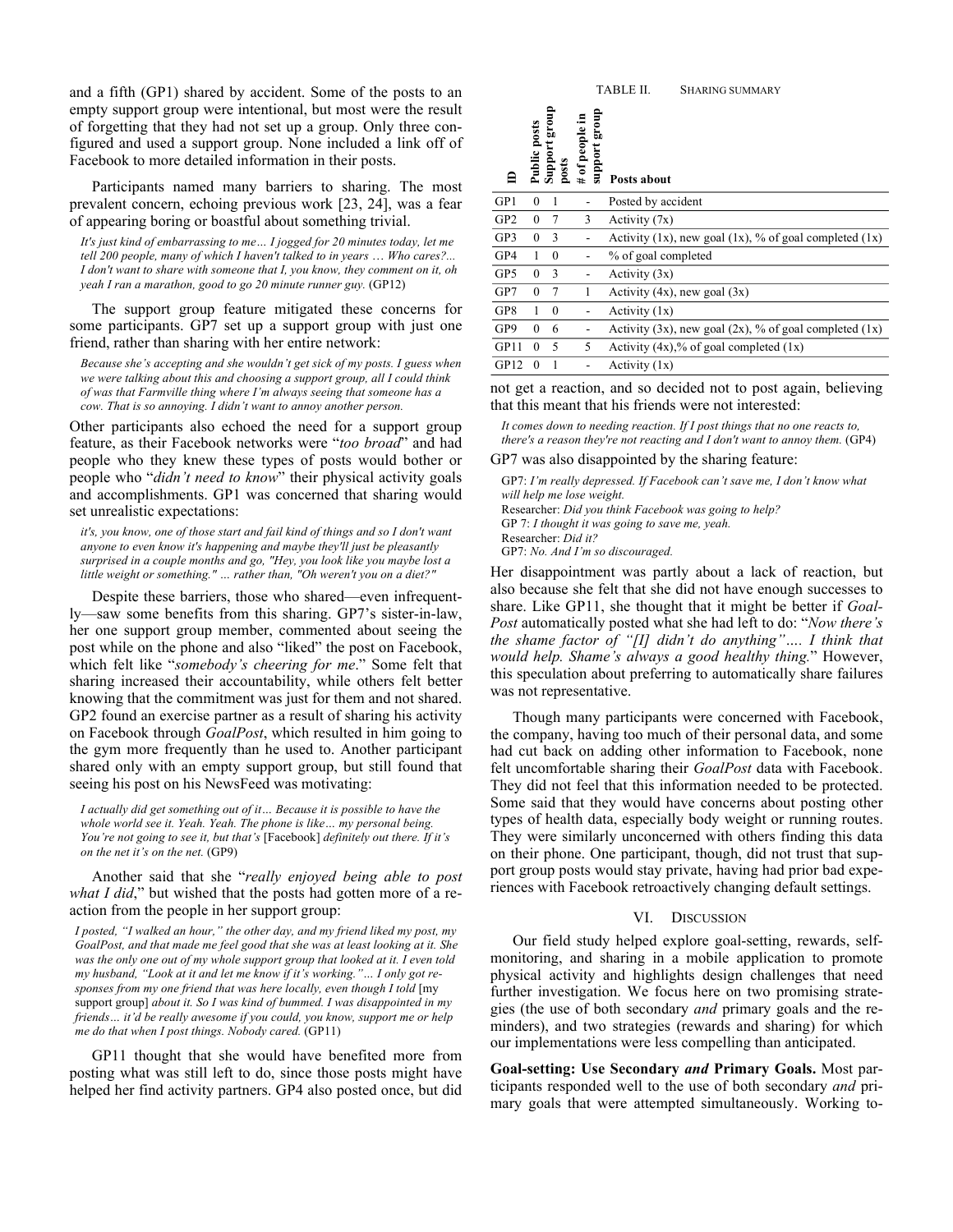ward simultaneous goals helped participants stretch beyond what they would otherwise have done and gave them a fallback during busy weeks that helped them remember to do at least some exercise. Based on the success of the implementation of this feature in our four-week field study, a logical next step is a long-term field deployment, such as in an RCT, to evaluate whether the use of multiple, simultaneous goals is simply preferred or whether it actually leads to better health behaviors.

**Goal-setting and Self-monitoring: Use Reminders.** Though participants found keeping a journal helpful, many doubted they would have kept it up without the reminders. Despite the positive reactions, the participants' experiences suggest further improvements and variations that should be evaluated in an RCT. One idea is to include progress toward the goal or a list of activities remaining for the week, similar to the implementation intention reminders used by [25] or *Houston's* reminders of how many steps remained in their daily goal [4], but at the risk of being more of a nag. Some participants speculated that the application could be *just* reminders, simply asking them each day whether they had exercised (GP2, GP3), though at least one participant thought that would be too passive (GP8). Another possibility, based on the principle of *kairos* [8], would be to combine reminders with context awareness to deliver the reminders when the user is likely to be in a position to perform an activity. Future work could also address how goal-setting affects the reminders' effectiveness. If users simply had a journal with reminders to update it, would the reminders be as effective as in an application in which users also set goals?

**Issues with Literal, Expected Rewards.** The prevalence of badges and other rewards in commercially available systems, and the strong, positive reaction in our design survey to earning and sharing trophies, caused us to have high expectations for the ribbons and trophies in *GoalPoast/GoalLine.* However, only three participants in our study described these rewards as motivating. While similar to the badges in some applications, such as *FitBit,* the *GoalPost*/*GoalLine* ribbons and trophies are different from rewards that have been previously shown to be successful in motivating physical activity. In *UbiFit,* the garden was both a reminder and a reward that the user "grew" over time, while in *Fish'n'Steps*, the user nurtured his or her fish, and *Houston* provided a simple symbol, *GoalPost* and *Goal-Line's* trophies and ribbons were more literal than those rewards, and this may have contributed to them seeming like a "*gimmick*" or "*childish*" (GP10). Also, unlike *UbiFit,* where users got a flower for every activity performed, *Goal-Post/GoalLine* users did not see any rewards until they completed an entire subcategory of their goal. The user also had to open the application – and thus already be thinking about physical activity – in order to see the rewards, unlike the persistent home screen in *UbiFit*.

The *GoalPost/GoalLine* rewards also behaved differently from some other successful rewards, such as badges or accomplishments in videogames or applications such as *FourSquare* and *Yelp*. In those applications, people may know that an award is possible to achieve, but not the exact criteria, and earning a badge is often a surprise that offers new information. These factors have been found to be important for delivering effective verbal feedback [7] and other persuasive applications (e.g., [9]) but were not characteristics of the trophies and ribbons in

*GoalPost*/*GoalLine*. In contrast, expected rewards were motivating in the *Houston* and *UbiFit* systems. Future work should address this contradiction to better understand what characteristics of rewards – literal or abstract, expected or surprising, at what point rewards should be provided – are motivating for which personalities and behaviors.

**Sharing: Being interesting and getting support.** Sharing routine physical activity information on Facebook was not particularly compelling for any of the *GoalPost* participants. Even though we implemented a support group feature to allow targeting posts to particular friends, as recommended but unimplemented in previous research [23,24], *GoalPost* participants still had concerns about sharing too often or too broadly. The hesitation to share, and consequences of over-sharing, may also prevent users from experiencing the predicted benefits of sharing. Another issue that participants encountered was that when they did share, they seldom received the support they wanted or expected. Given these issues, is sharing with one's existing online social network a strategy worth pursuing? We still believe that it is. Similar features are both prevalent and used in commercial applications, and *GoalPost* participants who tried it reported some benefits. Achieving benefits, such as receiving social support or finding activity partners, with fewer barriers or negative consequences, will require further investigation.

*What to share.* Posts could be more interesting by including photos from hikes or running routes, or reflecting bigger milestones such as running a marathon or achieving a weight loss goal. "*You're going to post something, it should catch people's attention, because you're using up their time.*" (GL14). GP8 felt that adding details about calories burned, repetitions, or pace would make the posts interesting enough to share. However, because some of these posts also reveal more personal information*—*e.g., a route might reveal a home address*—*some participants expressed reservations about sharing too broadly.

*With whom to share.* Some participants said that sharing a challenge or a group goal with one or more of their friends, or with teammates or running group members might make them feel more comfortable sharing. Common themes included feeling a need for reciprocity or going through the experience together and for knowing that the people they were sharing with were in a similar position. In contrast to [17] but consistent with [4], several participants thought that they would benefit more from sharing with an accountability partner who was a stranger but whose activity level, fitness, and goals were similar than with friends who are in a very different situation. The importance of both types of similarity*—*characteristics related and unrelated to performance*—*has been discussed extensively in social comparison literature (e.g., [31]). Explicitly inviting friends to one's support group could also help. In many support groups, members join because they also need support or are asked to participate; simply posting updates about activity to one's Facebook network may not make a user's needs clear.

**Study Limitations** This was a study to learn about participants' experiences with various motivational strategies in an effort to inform the design of applications to support physical activity. As such, it had a limited number of participants and no baseline data, so we are unable to meaningfully measure change in activity. Regarding reminders and the use of second